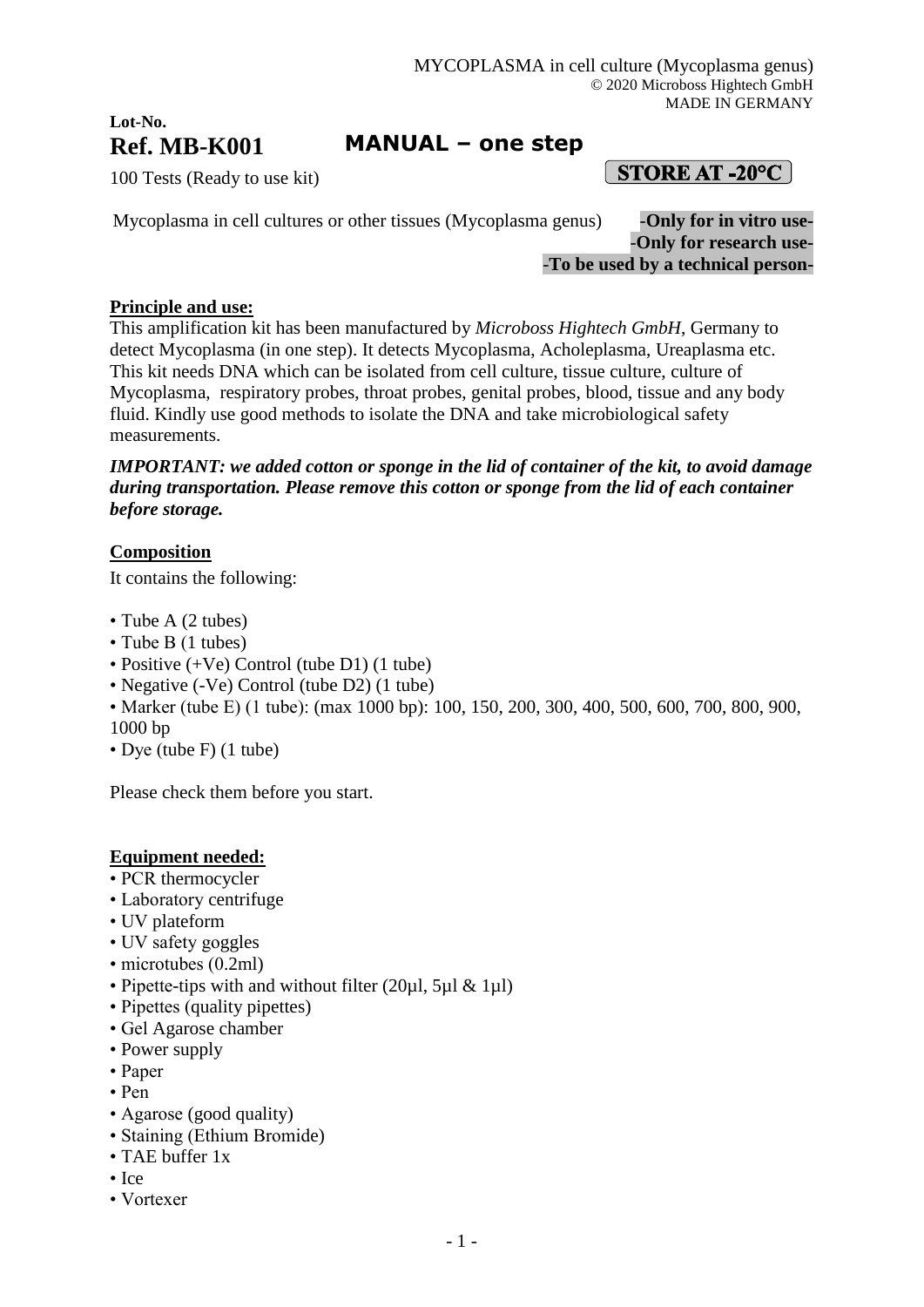## **Procedure:**

After your DNA isolation is completed. (Kindly use good quality isolation method).

### **STEP A**

1. Kindly thaw one tube each of A, B, D1, D2, E and F. After thawing, kindly put the tubes at  $4^{\circ}$ C (as it is better). If the kit is not in use, store them at -20 $^{\circ}$ C.

2. Mark your microtubes with a sample number and with +Ve Control and –Ve Control.



4. Add 5µl of B to each microtube. Avoid to touch the wall of the microtubes.



5. **TIP: you can calculate the total requirement of chemicals needed . You need 13µl A + 5µl B = 18µl per reaction. You want to run 10 reactions i.e. you need total 180µl, therefore you should mix 130µl of A + 50µl of B = 180µl from which you can take 18µl and add to each tube. This way you can save time and hardware.**

6. Add 2µl of your DNA template (DNA isolated from samples) with pipette tip with filter to each microtube according to your label except +Ve and –Ve (Avoid touching the wall). **Use everytime a new pipette tip** (for each sample)! Mix it.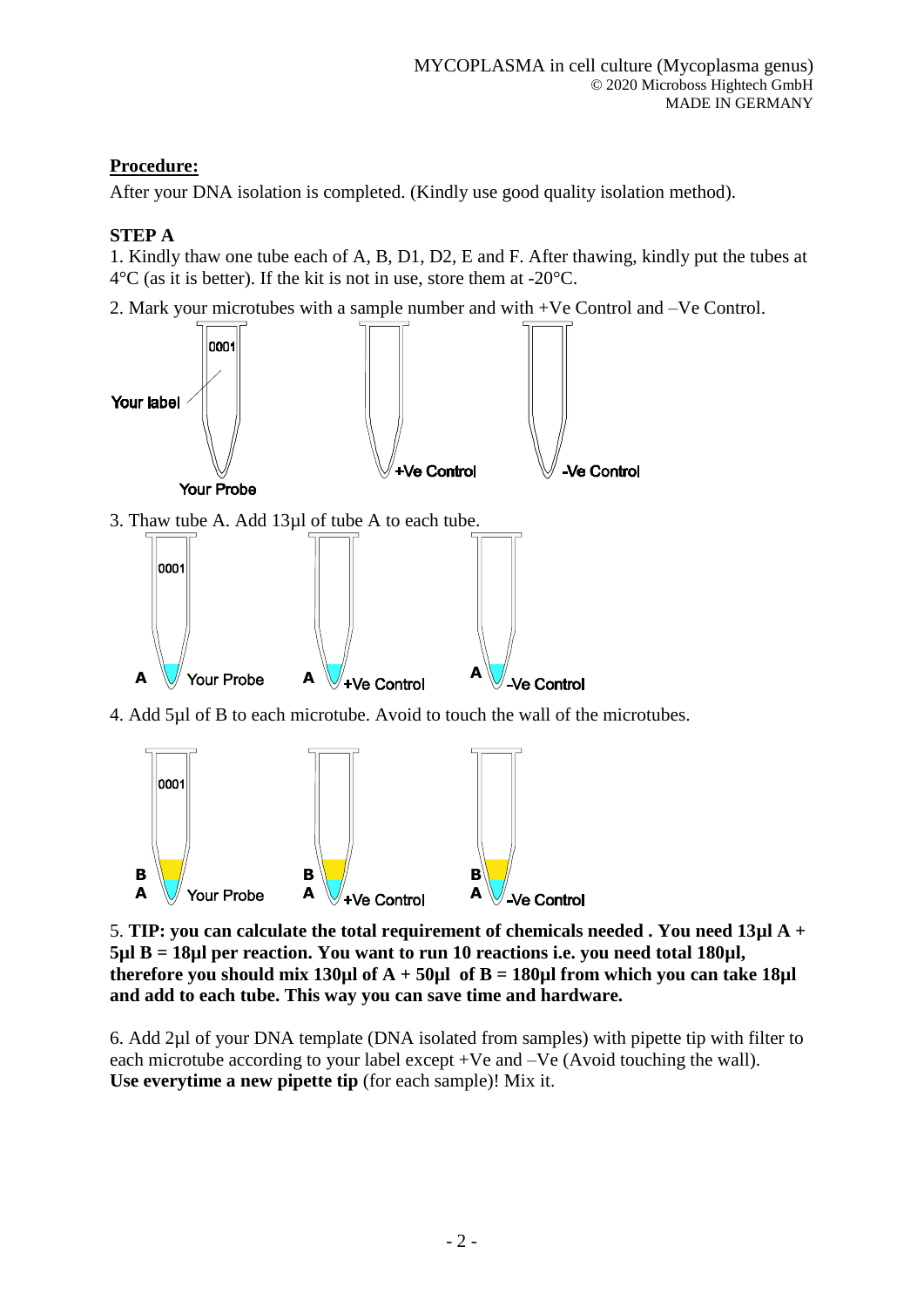

7. Use new pipette tip with filter. Add  $2\mu$ l of +Ve (tube D1) to +Ve Control (avoid to touch the wall). Use a new pipette tip. Mix it.



8. Use a new pipette tip. Add 2µl of –Ve (Tube D2) to –Ve Control (avoid the wall). Mix it.



9. Centrifuge all tubes for 20 sec. for 8000 rpm (this is not necessary but).Run PCR now.

10. Run the program of your thermocycler as followings:

Kindly check whether you have added everything correctly as the level of the volume of each microtube must be almost the same.



Now program your PCR machine as follows.

- 1. 300 seconds at 94°C
- 2. A. 30 seconds at 94°C B. 30 seconds at  $58^{\circ}$ C  $\rightarrow$  x 35 cycles C. 90 seconds at 72°C 3. 300 seconds at 72°C

Before you start the PCR program, kindly check whether tubes are closed properly. **Microtubes must be in contact with metal block** (very important!). There should be no air or lose contact with metal block of thermocycler. Run The program now.

10. After step 9 is finished take out the microtubes.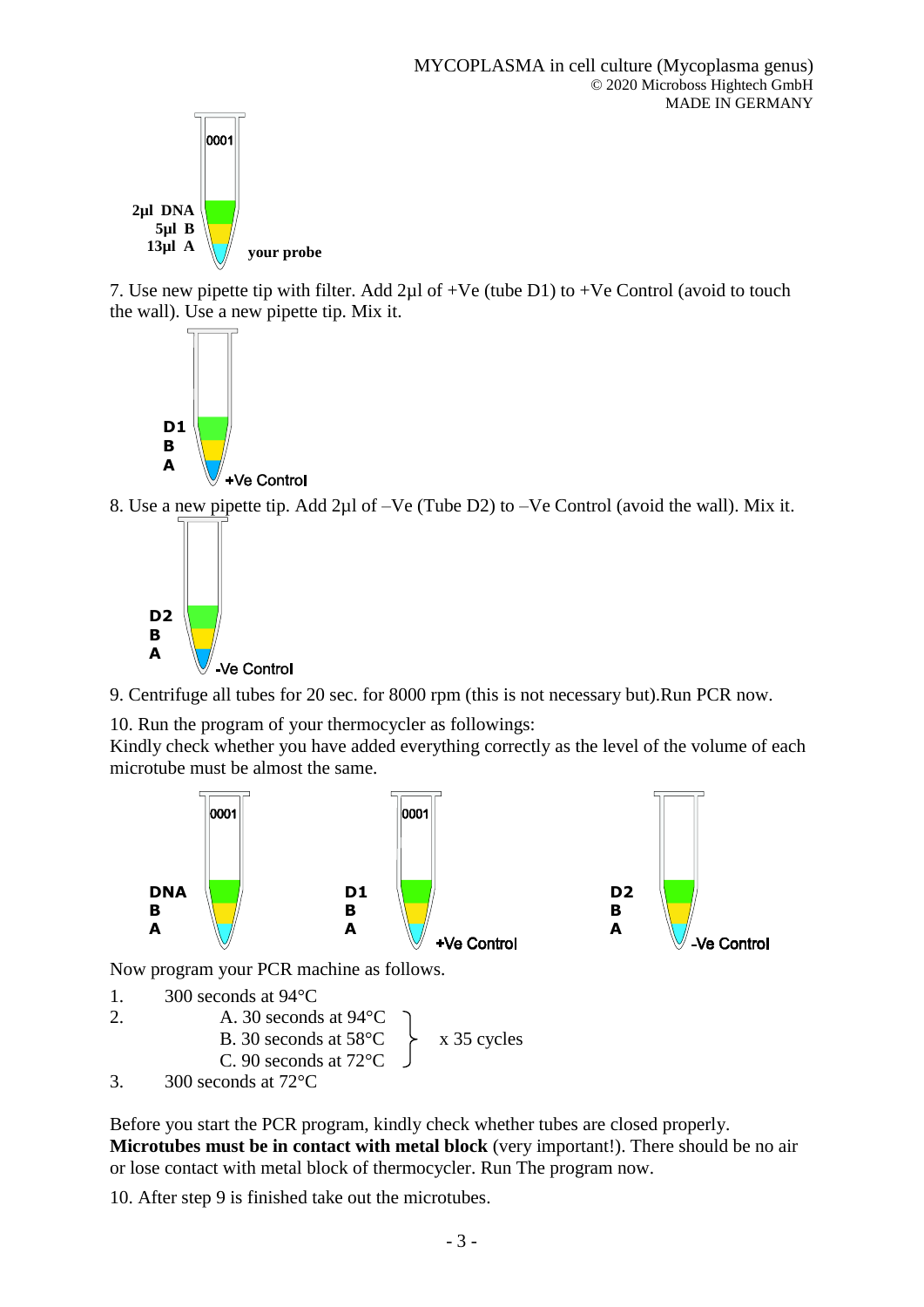To see Mycoplasma, you go directly to step gel electrophoresis (STEP B).

#### **STEP B**

- 1. Prepare the gel Agarose 2.0% in TAE (1x) buffer.
- 2. Let the gel dry and add this TAE (1x) buffer in gel chamber.
- 3. Take the tube E (marker). Make ready to use for gel electrophoresis.

4. After the PCR step is finished, now you can prepare for gel Agarose electrophoresis. Take 2µl of dye (tube F) and add to each microtube (with the same number as your PCR microtubes including +Ve & -Ve Controls).



5. Add 10µl of marker (tube E: 100bp) to first and last lane of electrophoresis. (Kindly make lane plan on paper according to your probes in order to identify later and see the results).



6. Add 10µl of mix of step 4 to each lane of gel Agarose (between first and last lane). Change the pipette tip for each lane.

- 7. Run the gel for **60 min**. at **120 Volt**.
- 8. Make staining solution ready.
- 9. Put the gel for 5-15 minutes staining solution (0.5µg/ml).

10. View the gel under UV light. UV light is dangerous for your eyes. Use UV goggles.

11. You must find the bands in +Ve Controls and no bands in –Ve controls. (**100 bp** in  $+Ve$  Control Mycoplasma and then there should be no band in  $-Ve$  Controls). All  $+Ve$ samples will show the bands at **100 bp**.